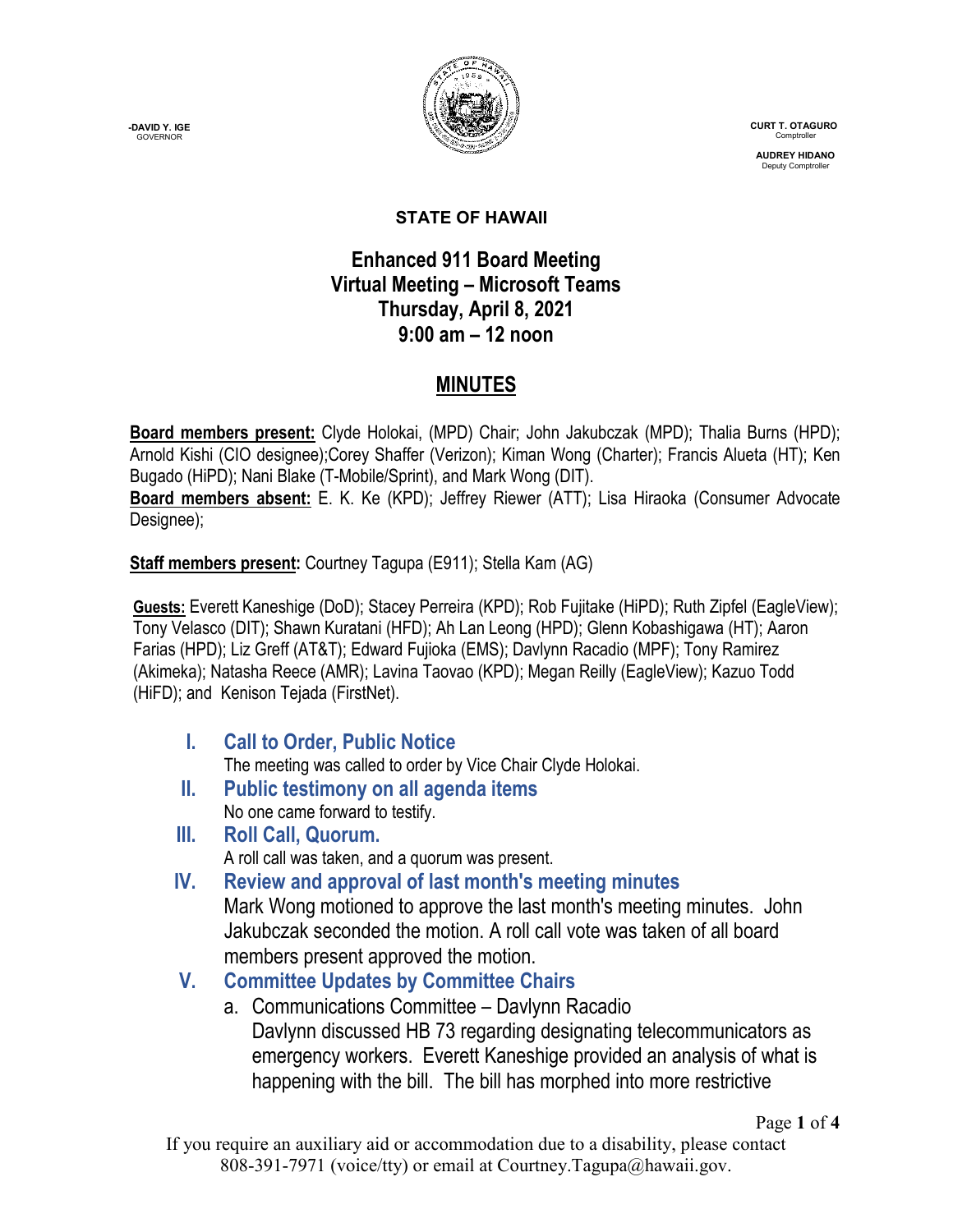language regarding the definition of emergency worker. The dispatchers and call takers would be considered an emergency worker only when working in the field which was not the intent of the original bill. A group is being formed to appeal to Representative Nakamura and other legislators to support the return to the original language of the bill.

- b. Technical Committee Thalia Burns
	- i. Educational Investigative Committee update Jeffrey Riewer There was nothing further to report.
	- ii. ICTE Investigative Committee- Everett Kaneshige There was nothing further to report.
- c. Finance Committee Kiman Wong
	- i. Review of monthly and Y-T-D Cash Flow. There was nothing further to report.

# **VI. PSAP Status Updates**

- a. Kauai PSAP Stacey Pereira There was nothing report. Oahu HPD – Aaron Farias There was nothing further to report.
- b. Oahu HFD Reid Yoshida There was nothing further to report.
- c. Oahu EMS Edward Fujioka Nothing to report
- d. Molokai Clyde Holokai There was nothing further to report.
- e. Maui PD John Jakubczak There was nothing further to report
- f. Hawaii PD Kenneth Bugado, Jr. There was nothing further to report.
- g. Hawaii FD Kazuo Todd There was nothing further to report.

# **VII. Executive Director's Report**

- a. Public Safety Telecommunicators Week, April 11-17, 2021. The ED will send copies of the Governor's Proclamation and, if possible, the Governor's video to all the PSAPs.
- b. Legislative Bill Update. The committee could only acknowledge their decision on HB 200 in general terms due to the voluminous nature of the bill. The details of the approved bill will be available at a later date.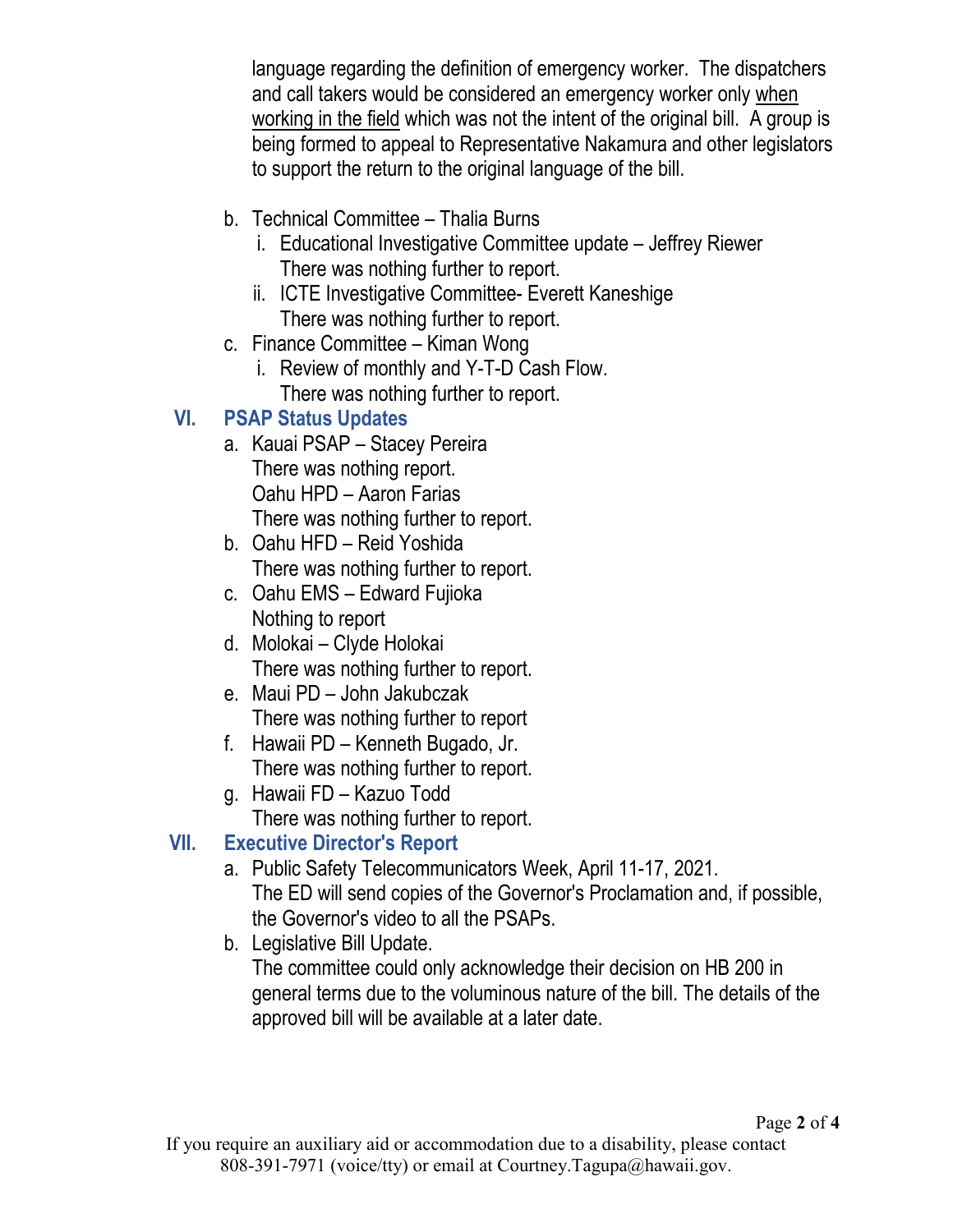c. FY 2022-26 Strategic Budget Planning

The ED will be sending out a template for all the PSAPs to complete. The timeline for this exercise will end with the approval of the FY 2022-26 Strategic Budget Plan at the June Board meeting.

- **VIII. Items for Discussion, Consideration, and Action**
	- a. 911 Timeline update Please send your timelines to the ED
	- b. FirstNet update Kenison Tejada Kenison attended an emergency management meeting that focused on the Colorado wildfire situation. Kenison recommended that future meetings be better refined to enhance the understanding and enjoyment of the audience.
	- c. Everett Kaneshige shared HB 956 or the Statewide Interoperability Public Safety Communications, with the board.
	- d. Request funding approval for:
		- 1. HFD moving expenses for CAD server from FMB to JTMC-\$40,000. Thalia Burns motioned to approve the funding request. Mark Wong seconded the request. A roll call vote was taken, and there was a unanimous decision to approve the request by all board members present.
		- 2. HFD O/T for APCO Certification Program. Francis Alueta motioned to approve this funding request. Thalia Burns seconded the request. A roll call vote was taken, and there was a majority decision to approve the request by all board members present.
		- 3. KPD additional funding for taxes on CAD Maintenance Agreement \$11,869.29. Thalia Burns motioned to approve the funding request. Lisa Hiraoka seconded the request. A roll call vote was taken, and there was a unanimous decision to approve the request by all board members present.
		- 4. NENA Conference FY 2022 \$10,500 (additional). John Jakcubzak motioned to approve the funding request. Thalia Burns seconded the request. A roll call vote was taken, and there was a unanimous decision to approve the request by all board members present.
		- 5. HiFD upgrade consoles to add more capability \$3,455. Chief Todd withdrew this request.
		- 6. MPD additional budget for recorder \$124,502. Thalia Burns motioned to approve the funding request. Mark Wong seconded the request. A roll call vote was taken, and there was a unanimous decision to approve the request by all board members present.

### **IX. Announcements**

## **a. Future Virtual meeting dates (9 am – 12:00 pm).**

- i. Thursday, May 13, 2021 (Combined meetings)
- ii. Thursday, June 10, 2021 (Combined meetings)
- iii. Thursday, July 8, 2021 (Combined meetings)
- iv. Thursday, August 12, 2021 (Combined meetings)
- v. Thursday, September 9, 2021 (Combined meetings)
- vi. Thursday, October 14, 2021 (Combined meetings)
- b. **Future Conference Dates (3 months of advanced approval required**):

Page **3** of **4**